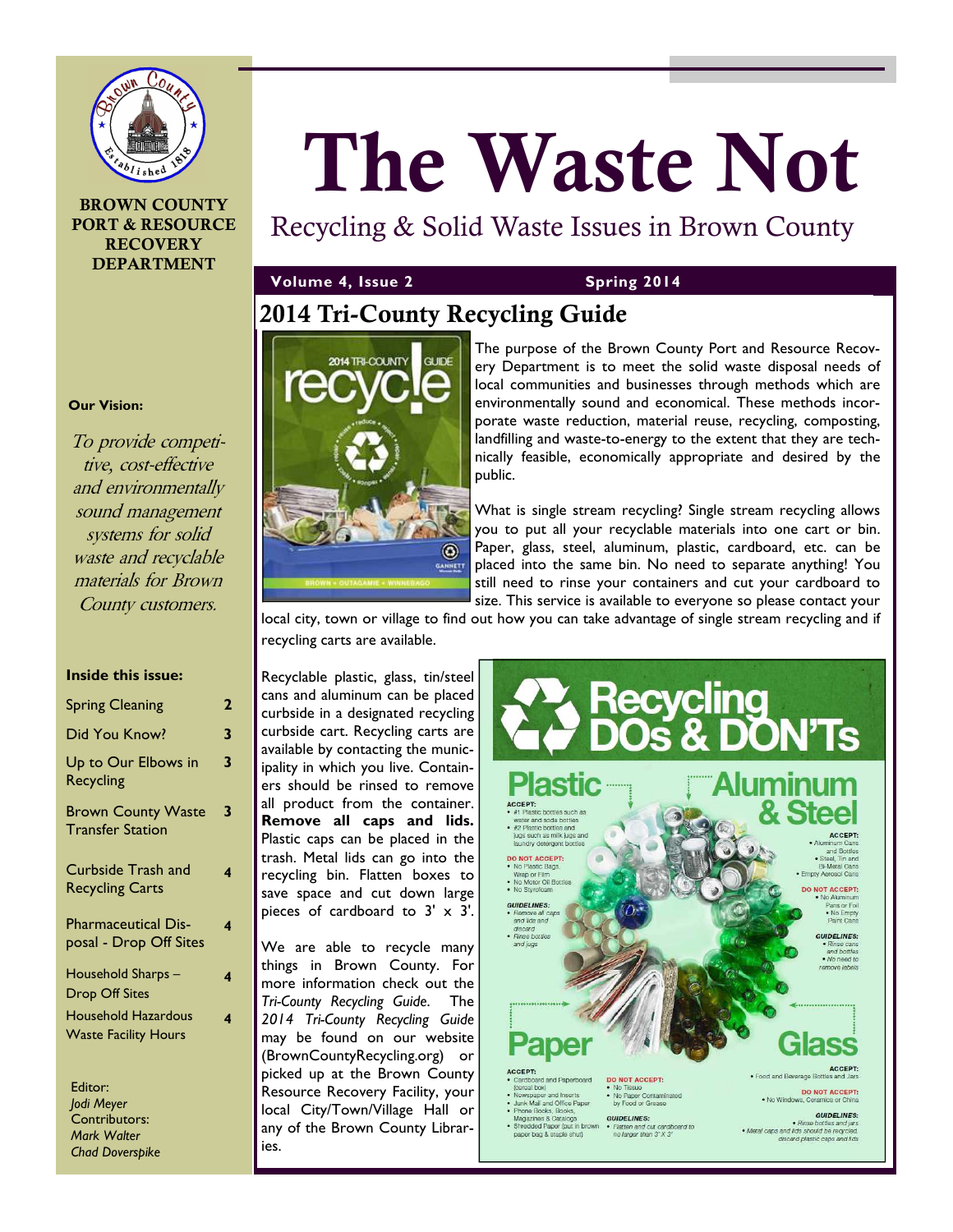# **Spring Cleaning**

# **By WI Department of Natural Resources**

Spring cleaning offers a great opportunity to reduce waste, save money and make a positive impact on the environment. As the weather warms up, put reuse and recycling into action with some of the ideas below.

# **Cleaning out the house, apartment, basement or garage**

- Create a designated "to recycle" pile where you can collect all recyclables, including retired electronics, old magazines, junk mail, cardboard boxes and other items.
- Donate items in usable condition, such as clothing, appliances, books and home construction and renovation materials.
- If you need extra cash, set aside gently used items and have a yard sale.
- Organize a swap with friends, family or coworkers to trade books, clothing, games and other household items.
- Contact your local recycling program to see what large or bulky items you may be able to bring to a drop-off for recycling appliances and large cardboard boxes and yard debris.
- Use washable cleaning rags instead of paper towels.
- Add to your cleaning rag supply with clothing and linens that are torn or stained.
- Start a compost pile of yard materials that accumulate from spring yard cleanup.
- Leave grass clippings on your lawn as you mow.

#### **As the school year ends**

- Go through school supplies from this year and sort out what can be used for craft projects or in the next school year, such as tape, glue, pens and pencils, crayons and colored pencils.
- Save notebooks, folders and binders that are in good shape for use around the house or in the next school year.
- Reuse pencil cases to organize junk drawers, kids' jewelry or accessories, or small items when packing for a trip.
- Collect one-sided papers from classes and assignments to create a ready supply of scrap paper for the household. Cut them into halves or quarters for a variety of sizes.
- Save a few of your kids' paintings and drawings from the school year. You can turn pictures into greeting cards to send to relatives or laminate paintings and use them as placemats.
- For a fun craft, recycle random or broken crayons by melting them into new shapes and colors.
- Organize a swap with other families to trade books, clothing for growing children, age-appropriate games and school supplies.
- Give backpacks and lunchboxes a good cleaning before putting them away for the next school year. On backpacks, use warm water and a mild dish detergent and let the bag air dry. Sprinkle the insides of lunchboxes with baking soda or fill them with crumpled newspaper to keep them odor-free until they're ready to use.
- If backpacks are too worn out to be used the next school year, find other uses for them, such as carrying garden supplies or beach toys.
- Do the same for used up lunchboxes. Insulated lunchboxes can be kept in the car to keep cold or frozen groceries cool on your trip home from the store.

#### **College move-out**

- Check your school's website to see if they have any waste reduction events, programs or tips during move-out. Look specifically for opportunities to recycle carpets, electronics and other large or bulky items.
- While packing, make piles for recycling, donation, electronics recycling and waste to make disposing of each group of items easier.
- Donate unwanted furniture, appliances, household goods and clothing to local resale stores.
- Donate non-perishable food items to a local food bank.

Return old textbooks to your university bookstore or sell them to an independent reseller to avoid sending them to a landfill.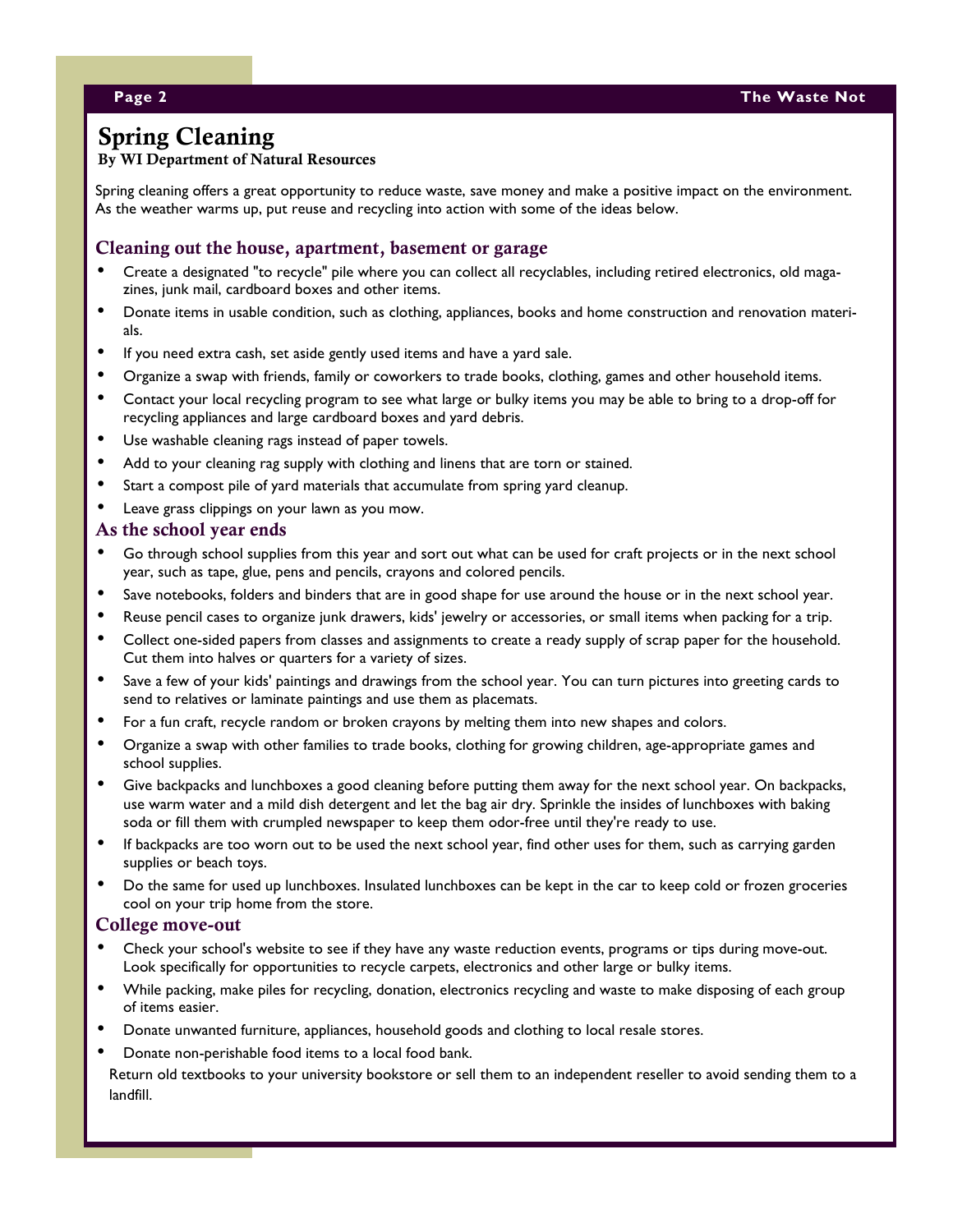#### **V**olume 4, Issue 2 **Page 3** Page 3 **Page 3**

# *Did You Know?*

If an average 100-unit apartment complex recycled to maximum participation each month it would save the equivalent of 22 30-foot trees, 8,300 kilowatts of electricity, 78 pounds of air pollution and 27 cubic yards of landfill space.

# **Up to Our Elbows in Recycling**

**Study being developed to determine what we recycle** 

**(Brown County, WI)** Nearly 2,000 pounds of recyclable material was sorted by hand over three days in an attempt to better understand what Brown County residents are putting in their recycle bins. "We are measuring the amounts and types of recyclables being collected," said Mark Walter, business development manager for Brown County Port and Resource Recovery. "Several recycling truckloads of materials from randomly selected pick up routes are being sorted."



Picture taken by: John Arendt, UWGB

The data collected will be used to develop a Waste Characterization Study which will assist the University of Wisconsin-Extension in developing educational tools for the new materials that residents will be able to recycle as early as fall 2014. "Our goal is to find out what residents are recycling now so that we can do a better job of informing them about the upcoming changes to what we will be able to accept," Walter said. "Once the recycling system changes are in place, we will be able to collect items like cartons and all plastic bottles and containers."

The study was initiated by the County's Waste Stream Committee. "In 2012 when the Brown County Waste Stream Committee was created, the focus was to redirect the amount of waste going into landfills and turning it into marketable, saleable materials," said County Executive Troy Streckenbach. "This study is a positive initiative that allows us to further understand the educational needs of the public in regards to recycling awareness and provide necessary marketing tools. This will further position Brown County to be environmentally sustainable and economically beneficial."

Students from the University of Wisconsin – Green Bay assisted with the recycle sorting efforts. Findings from the study will be released in early May.

# **Brown County Waste Transfer Station**

Minimum fee of \$12 per transaction, payments may be made with credit card or personal checks (made out to Brown County Transfer Station). No cash is accepted. There is a \$15 fee for items that contain Freon. All loads must be tarped. Please access the Transfer Station through Highway54/Mason St. from the East.



#### **Accepted Materials:**

Residential Waste Construction and Demolition Waste Commercial Waste Industrial Waste

# **Unaccepted Material:**

Liquid of any kind Asbestos (Contact Outagamie at (920) 832-5277) Electronic Waste Oil Filters

Ash - (fireplace or firepit etc.) In plastic bags only Asphalt Shingles (\$20/ton for Clean and \$30/ton for Dirty)

## **Other Accepted Materials With Additional Fees:**

Air Conditioners (contains freon) Dehumidifiers (contains freon) Refrigerators (contains freon) Tires (with or without rims \$2/20lbs.)

Brown County Waste Transfer **Station** 

**Jan 1 - Mar 31 Hours:** Mon - Fri: 7:30 AM - 4:00 PM Sat: 7:30 AM - Noon

**Apr 1 - Dec 31 Hours:** Mon - Fri: 7:00 AM - 4:00 PM Sat: 7:30 AM - 2:00 PM

Longer wait periods may occur during peak periods: Mon - Fri: Noon to 3:00 PM Sat: 10:00 AM - 1:00 PM